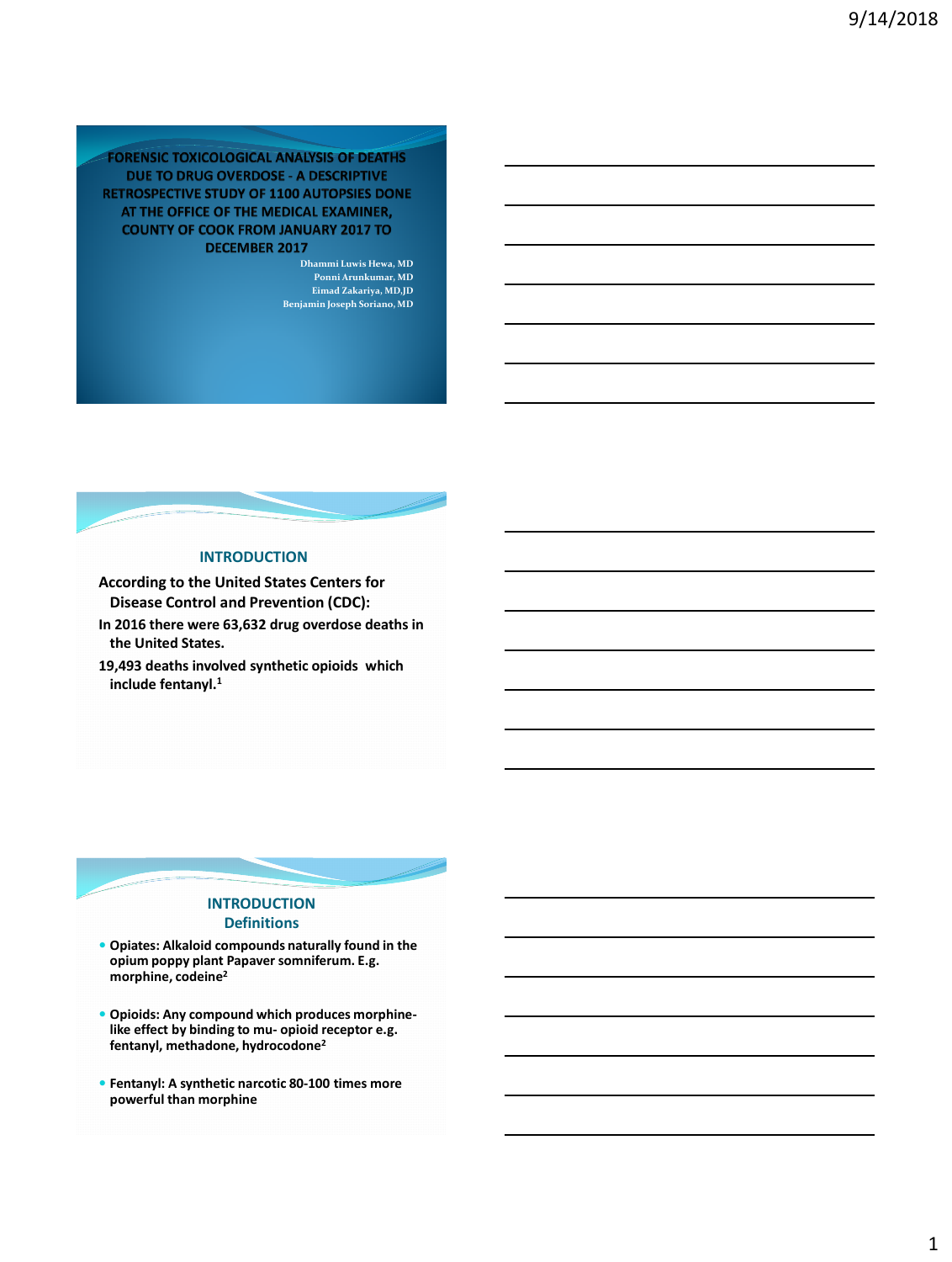

- **Fentanyl analogue – Designers of fentanyl e.g. acetylfentanyl, butyrylfentanyl, 3 methylfentanyl, carfentanyl**
- **Structurally unique synthetic opioids- Non fentanyl derived synthetic opioids<sup>3</sup> e.g. U 47 700, U 49 900, AH 7921 MT45**



# **OBJECTIVES**

- **1. Drug trends in fatalities**
- **Prevalence of fatalities due to illicit drugs**
- **Prevalence of fatalities due to prescribed drugs**
- **Prevalence of adulterants**
- **Combined drug pattern and drugs combined with ethanol**



# **OBJECTIVES**

- **2. Demographics of fatalities**
- **3. Drug concentrations in different body compartments**
- **4. Comparison of mean lethal drug concentrations against standard minimum lethal drug concentrations**
- **5. Correlation of time since death to peripheral blood drug concentrations**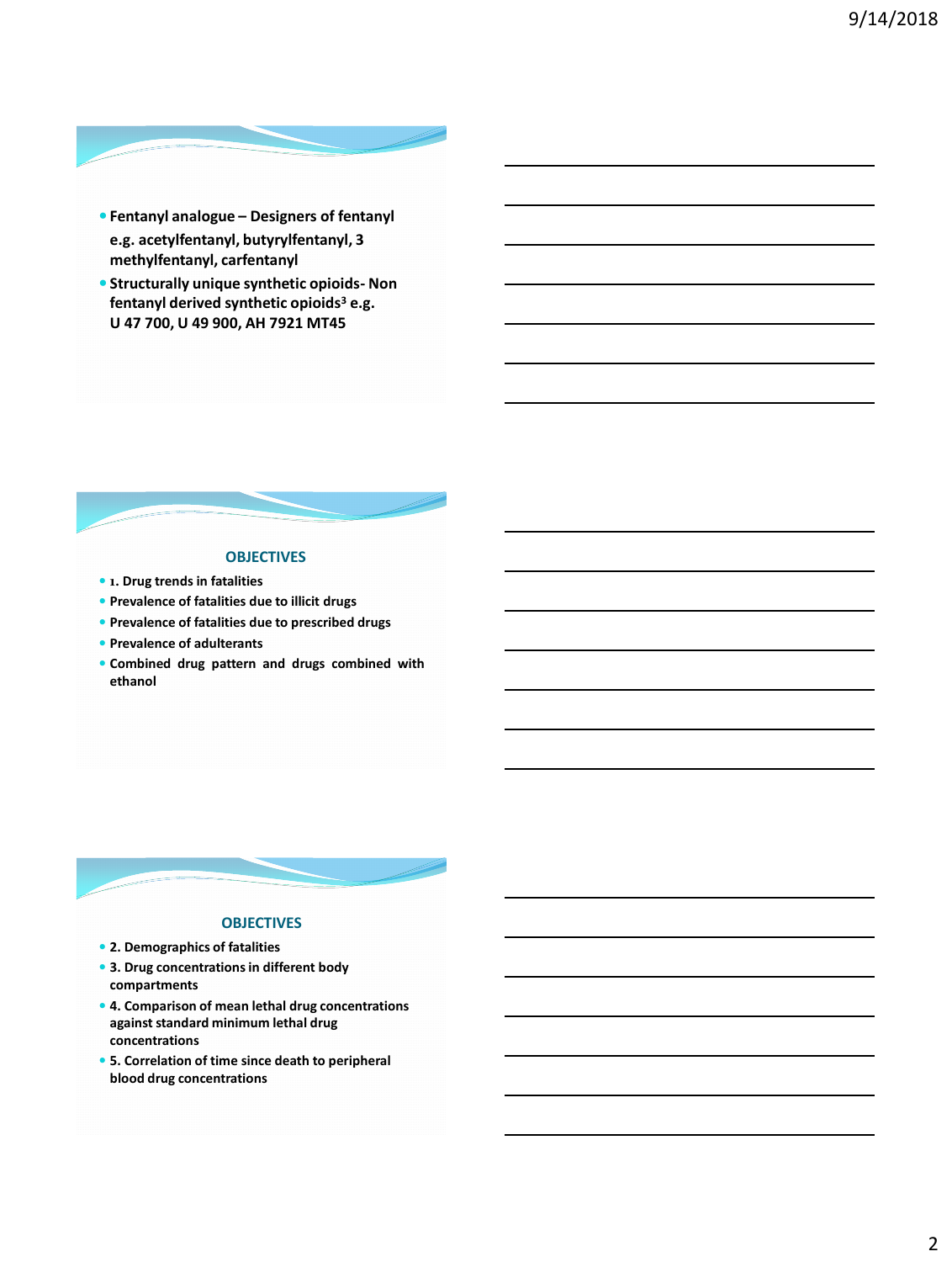

# **A retrospective descriptive case control study was carried out on all accidental deaths due to drug overdose at the Office of the Medical Examiner, County of Cook, USA from 1st January 2017 to 31st December 2017.**

**1100 medico-legal autopsies were critically analyzed with toxicology results.**



**More than 90% of drugs were quantitatively analyzed by LCMS/MS. Ethanol was quantitatively analyzed by GC Headspace. Cocaine, cocaethylene and benzoylecgonine were analyzed by GCMS.**



**Sex: 79% ( n = 869 ) of fatalities were male. 21% ( n=231 ) were female.** 

**Age: 65% ( n = 717 ) of fatalities were below 50 year age group. Out of that 60.4% represented below 40 year age group ( n = 437).**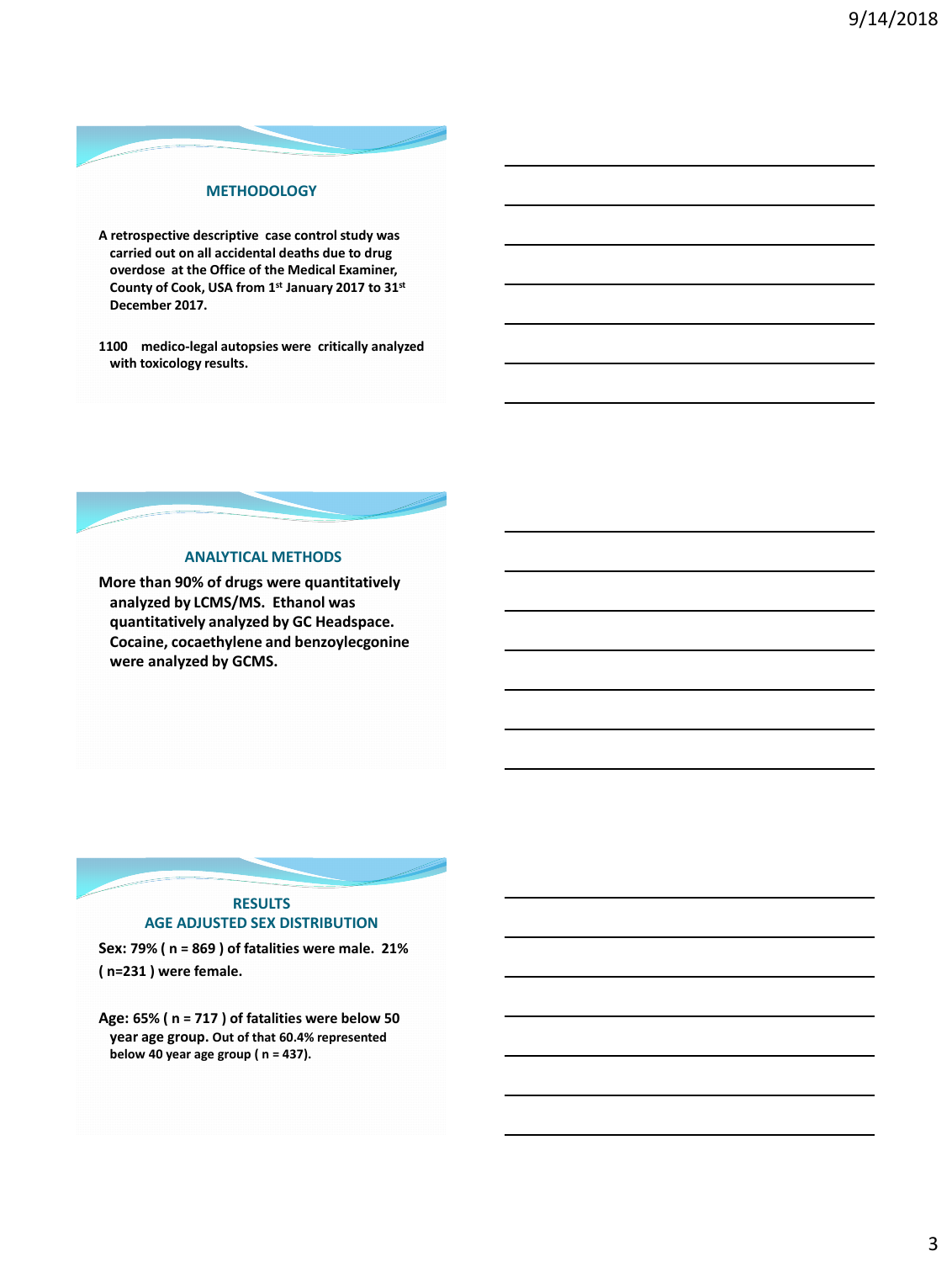

|   | $\overline{\phantom{a}}$                                    |  |  |  |
|---|-------------------------------------------------------------|--|--|--|
|   |                                                             |  |  |  |
| ۰ | the control of the control of the control of the control of |  |  |  |
|   |                                                             |  |  |  |
|   | ______                                                      |  |  |  |
|   |                                                             |  |  |  |
|   |                                                             |  |  |  |
|   |                                                             |  |  |  |
|   |                                                             |  |  |  |

# **RESULTS AGE ADJUSTED ETHNICITY DISTRIBUTION**

**Race: 57.6% ( n= 634 ) of fatalities were White. 41.4% (n=456) were African American.** 



 **AGE ADJUSTED ETHNICITY DISTRIBUTION**



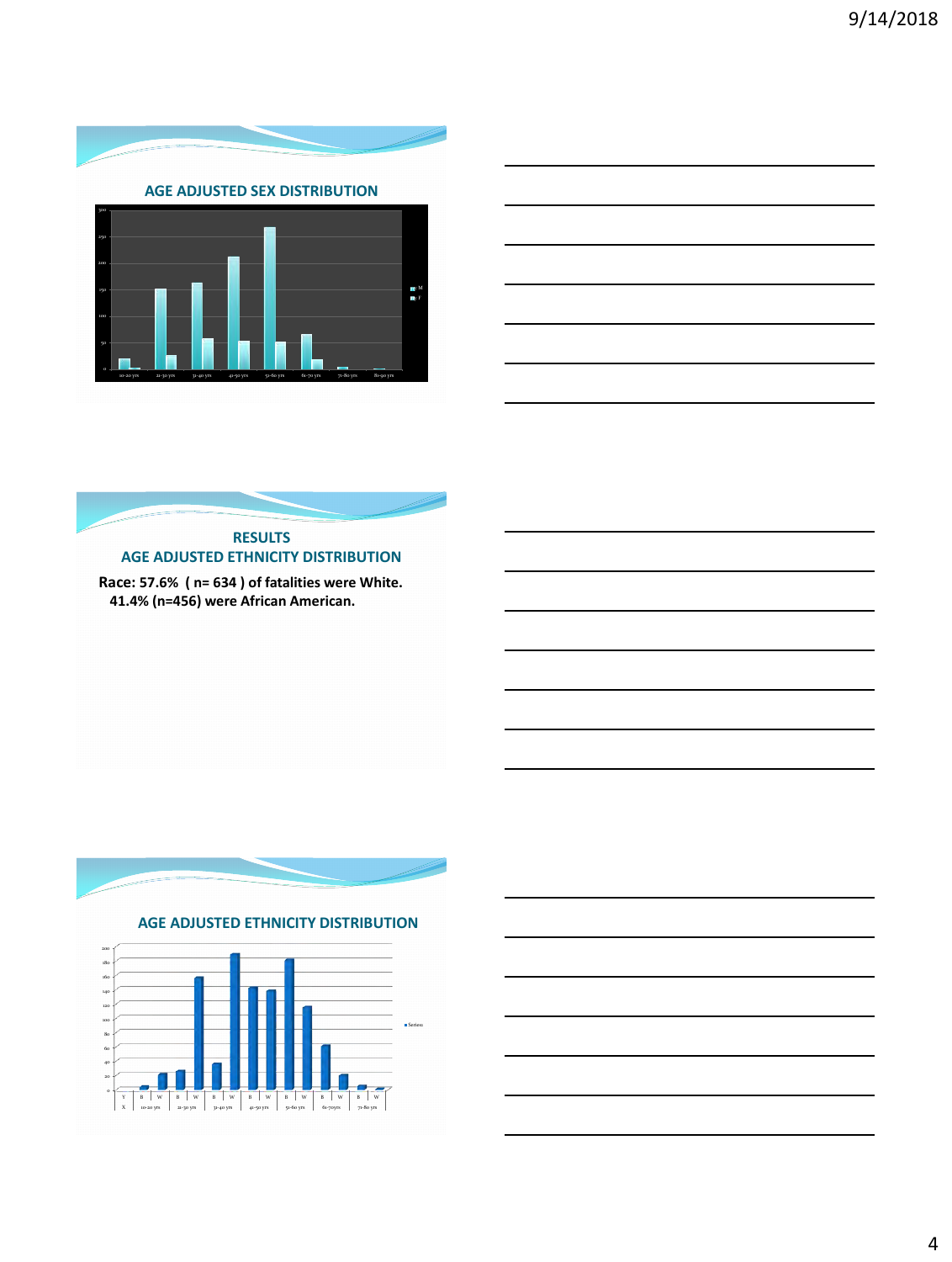



# **RESULTS Illicit Drug Frequencies**

**Heroin was the most common illicit drug of abuse, causing or contributing to 71% of fatalities (n=782). It was followed by: Fentanyl and designer opioids (n=666), Cocaine (n= 512 ), Methadone (n=40 ), Methamphetamine ( n=40 ), Amphetamine (n=20), PCP (n=18), MDMA ( n=11), and MDA (n=3)**



**53.1% (n= 585 ) of fatalities were due to combined drug toxicity. Combinations of 2 to 11 drugs were present . Heroin + Cocaine (n=66 ) was the most common combination. Heroin + Cocaine + Fentanyl (n=64) was second most common. 27% (n=298) of fatalities were due to combined drugs with ethanol. Only 16.8% ( n= 185) fatalities were due to single drug toxicity.**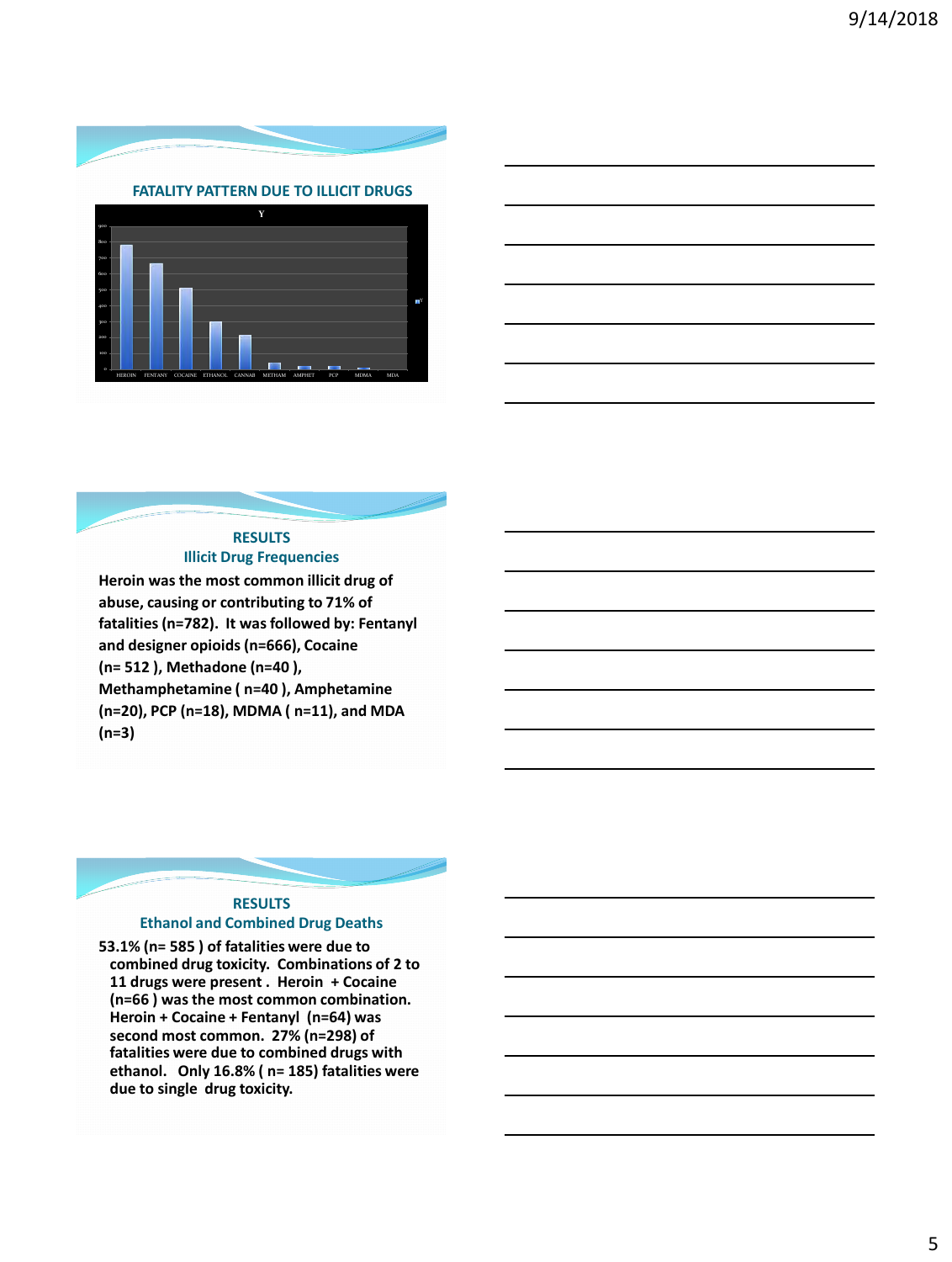



# **RESULTS Frequencies of Fentanyl and its Analogs**

**39.9% (n=439) of fatalities were positive for fentanyl. 29.3% (n=322) were positive for norfentanyl. 9.55% (n=104) were positive for acetyl fentanyl followed by Acrylfentanyl ( n= 59 ), cyclopropylfentanyl (n= 44), furanylfentanyl (n= 44 ), Methoxyacetylfentanyl (n= 11 ), PFBF (n= 8 ), carfentanyl (n=3 ).** 



 **FATALITY PATTERN DUE TO PRESCRIBED DRUGS**

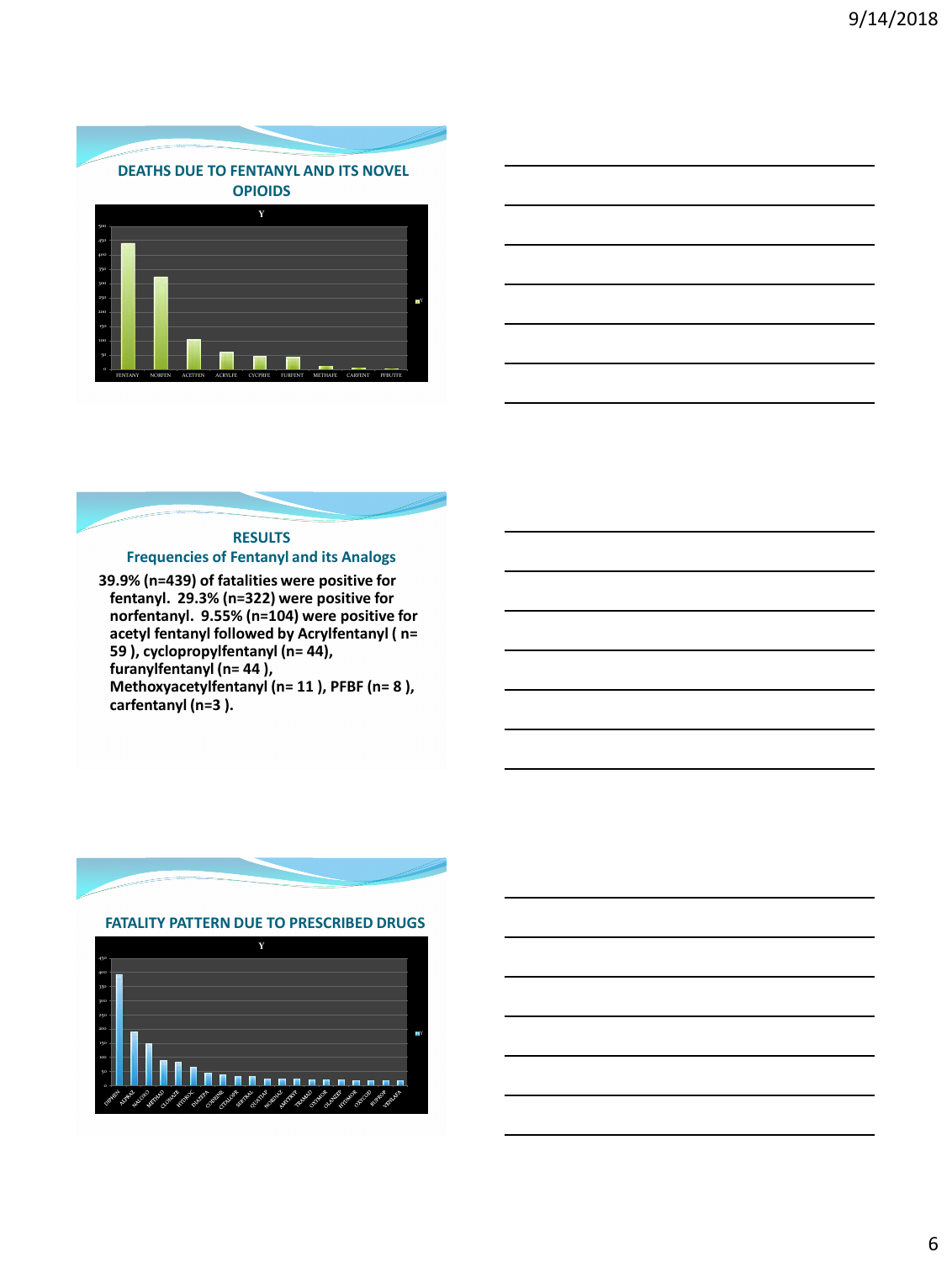# **RESULTS Prescription Drugs**

- **Prescription drugs may not contribute to death depending on circumstances. Some represent cutting agents, metabolites or emergency medical treatments.**
- **The 10 most common in descending order were Diphenhydramine, Alprazolam, Naloxone, Methadone, Clonazepam, Hydrocodone, Diazepam, Codeine, Citalopram, and Sertraline.**

# **RESULTS Prevalence of Adulterants**

**Adulterants are pharmacologically active substances that may modify or potentiate the effects of the drug that they are mixed with. Quinine and caffeine are common heroin adulterants.**

**61.2% of our fatalities were positive for caffeine followed by quinine, levamisole, hydroxyzine and ketamine. But the contribution of recent coffee and soft drinks to caffeine concentrations cannot be differentiated from adulterants.**

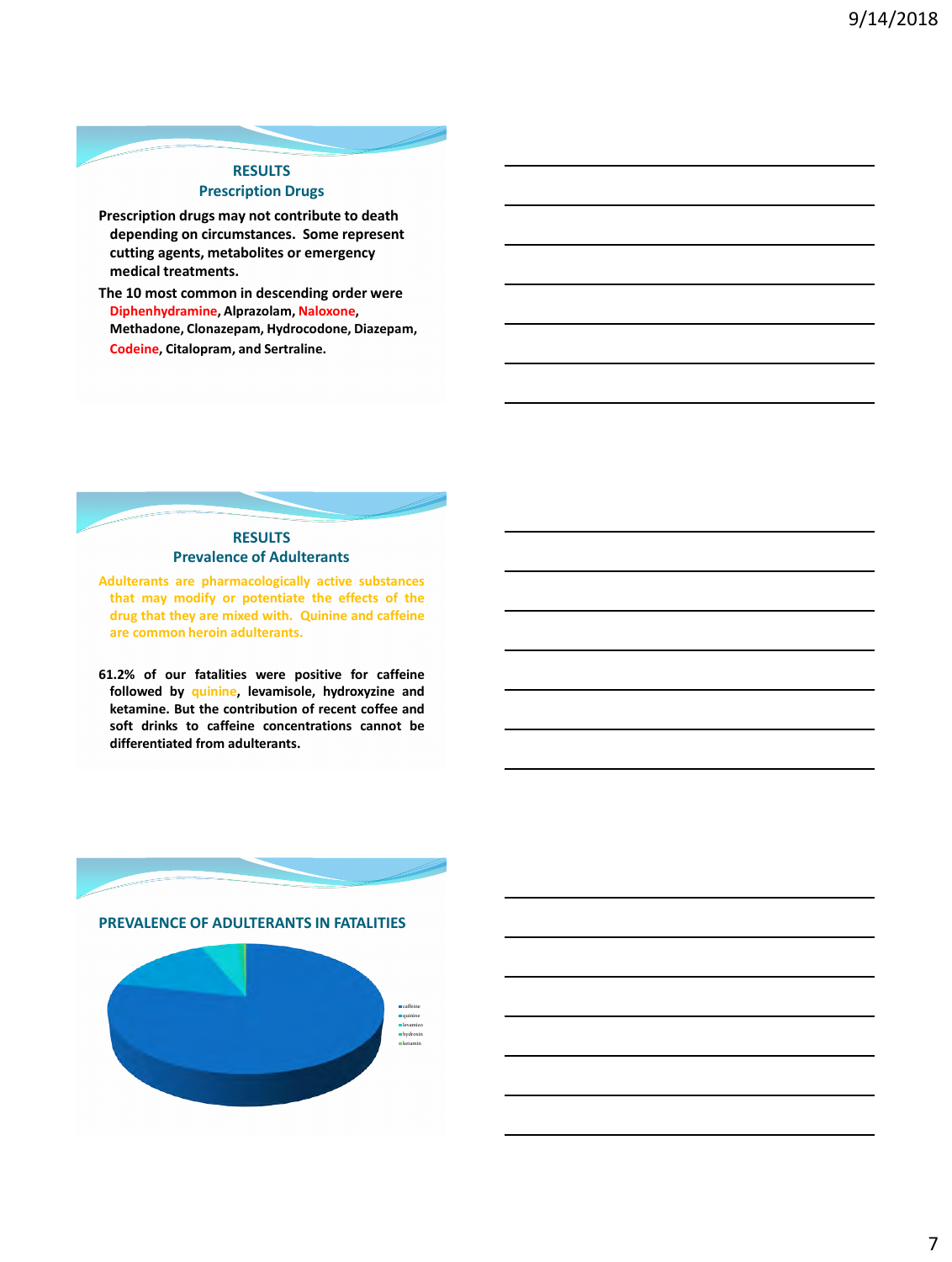

**Peripheral blood samples were tested for expanded toxicology in 93.7% of fatalities followed by central blood, urine, bile, liver tissue and cavity blood.**

**Urine was the best sample for 6-mam concentrations.** 







### **Correlation of Mean Lethal Drug Concentration with SMLDC**

**Our mean lethal drug concentrations were well below the standard minimum lethal drug concentrations in these combined drug fatalities.**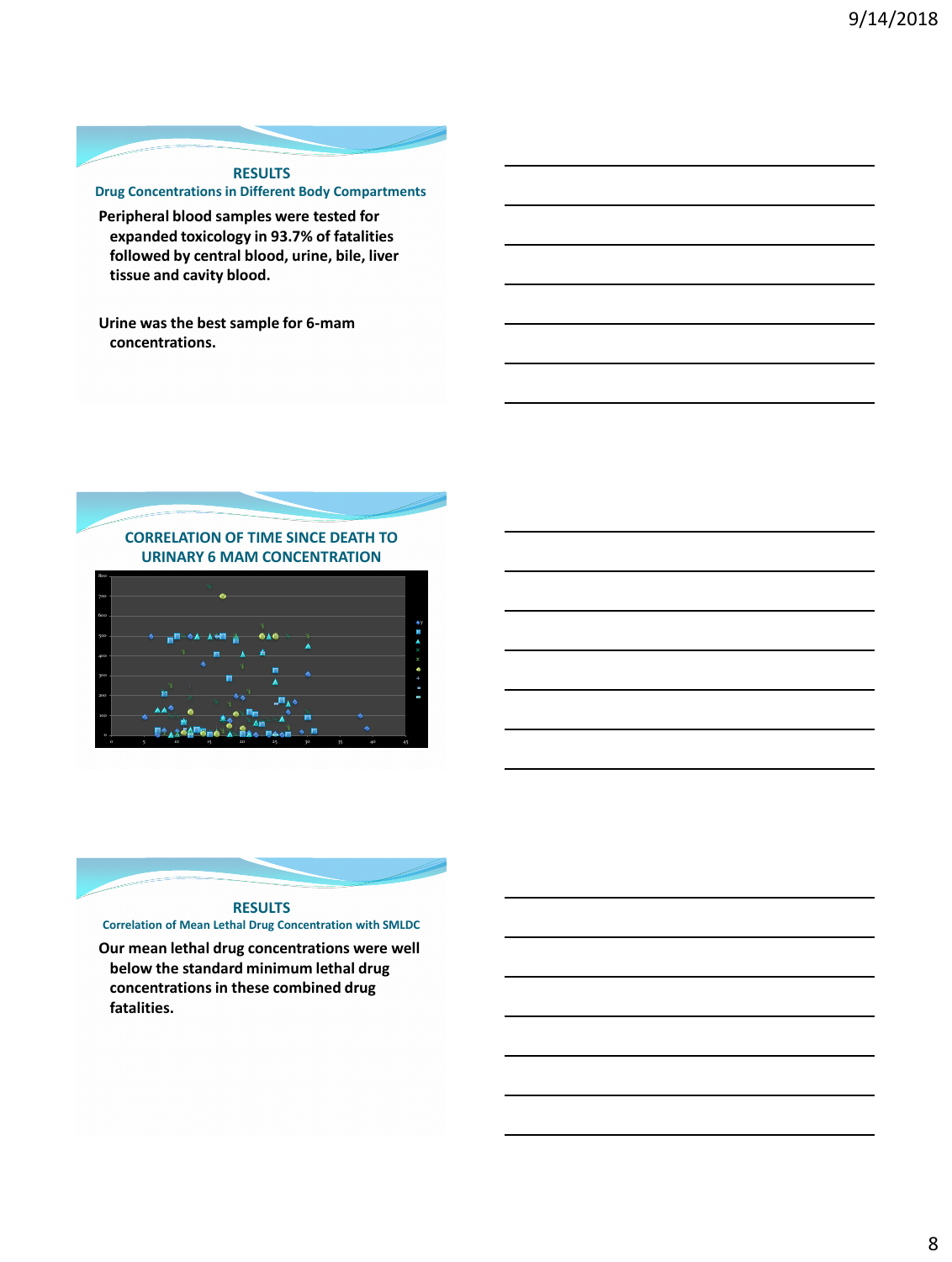







# **RESULTS**

**Correlation of Time Since Death to Peripheral Blood Drug Concentrations**

**Peripheral blood samples were successfully positive for heroin , fentanyl, cocaine and ethanol in between 5 to 30 hours of time since death.**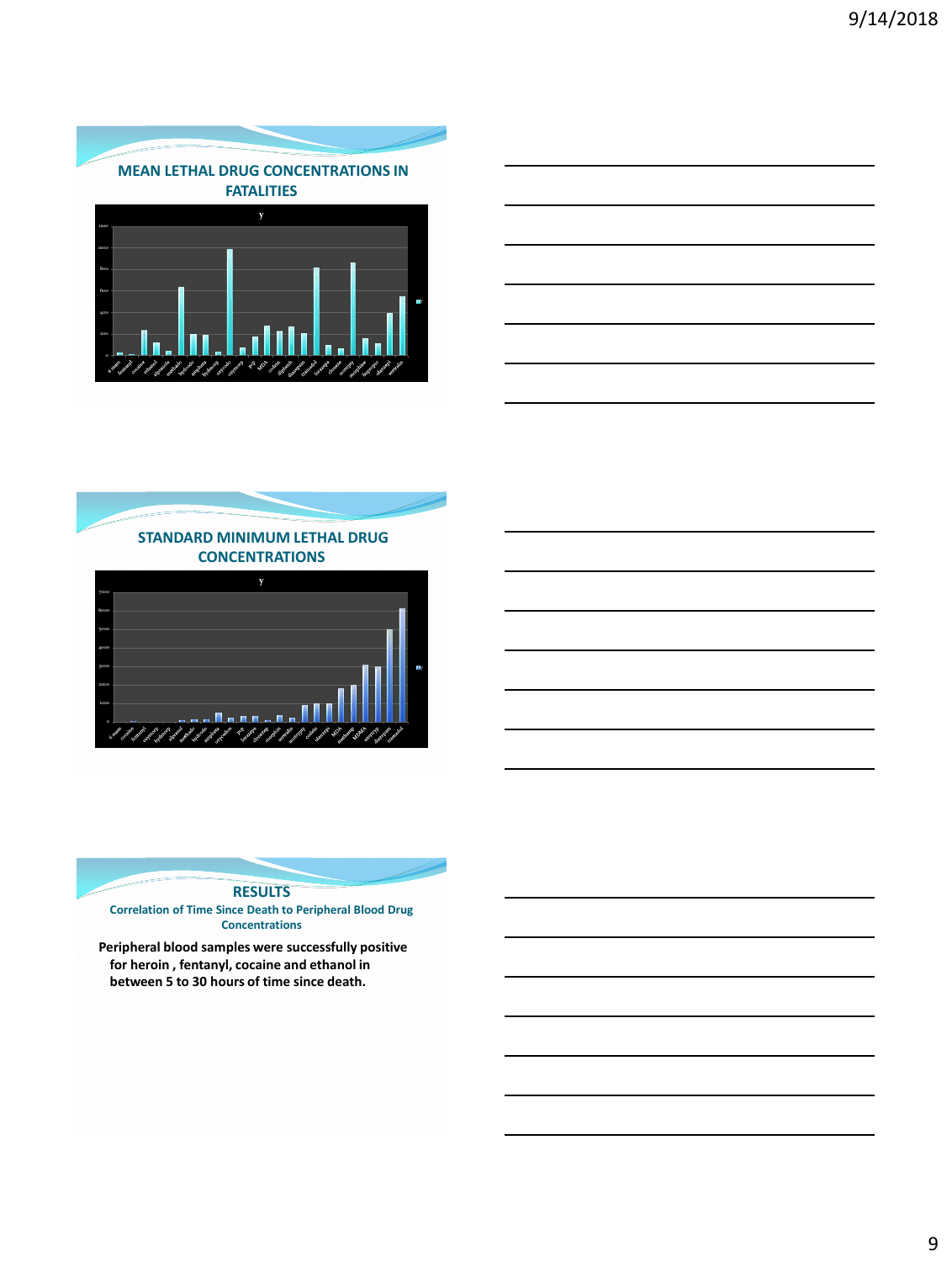











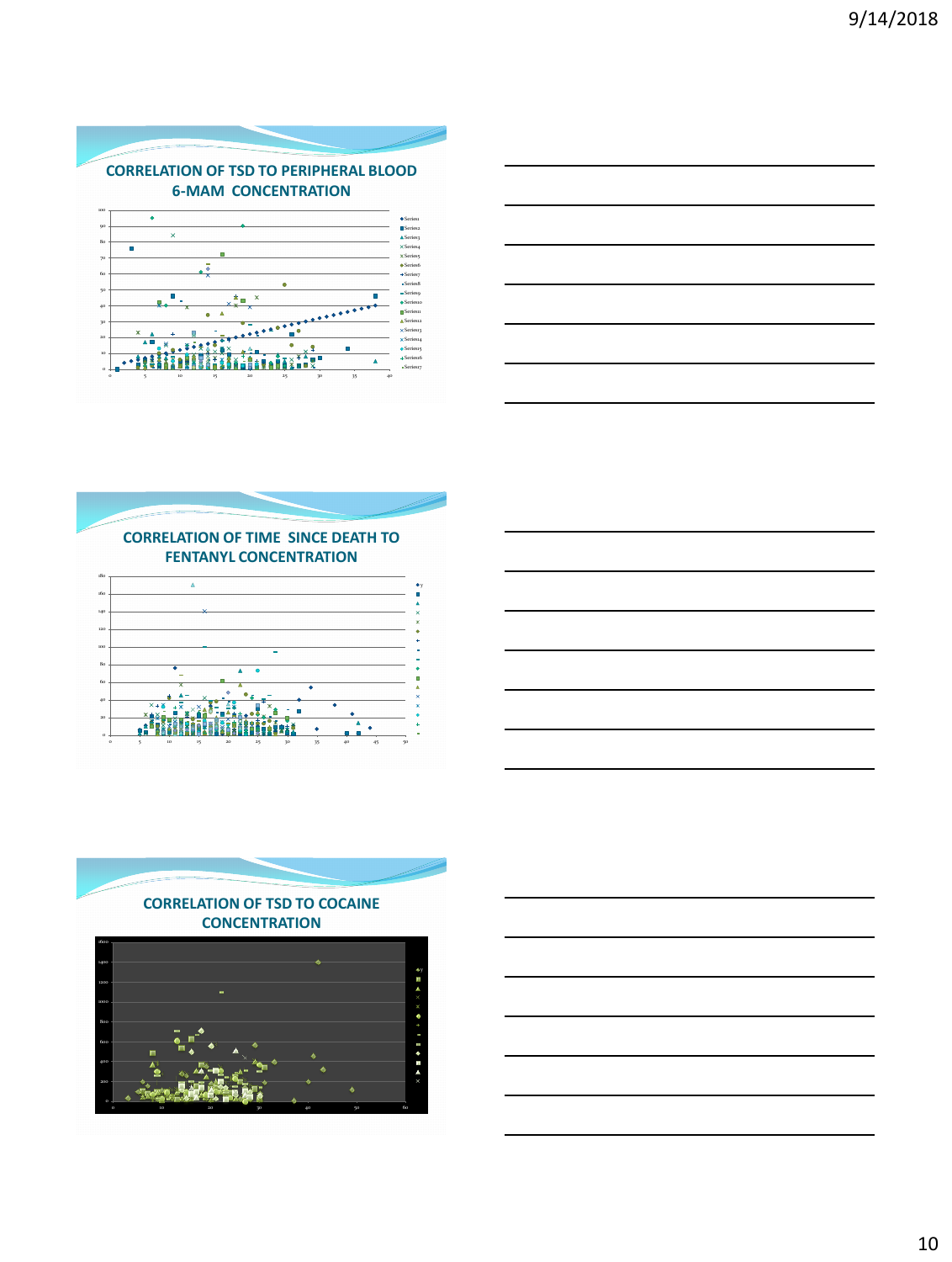

# 0 10 20 30 40 50 60

# **DISCUSSION**

**Demographics highlighted the highest fatality rate in the below 50 year age group. The 15- 54 age group had the highest rate of drug overdose deaths in 2016 ( 35 per 100,000 ) which is similar to our study.<sup>1</sup>**

**Fatalities among the male population was fourfold higher than females in our study giving a male: female ratio of 4: 1.** 



# **DISCUSSION**

**A high proportion of these fatalities resulted from combined drug toxicity at levels lower than the standard lethal concentration highlighting the cumulative deleterious effects of drug combinations. 2**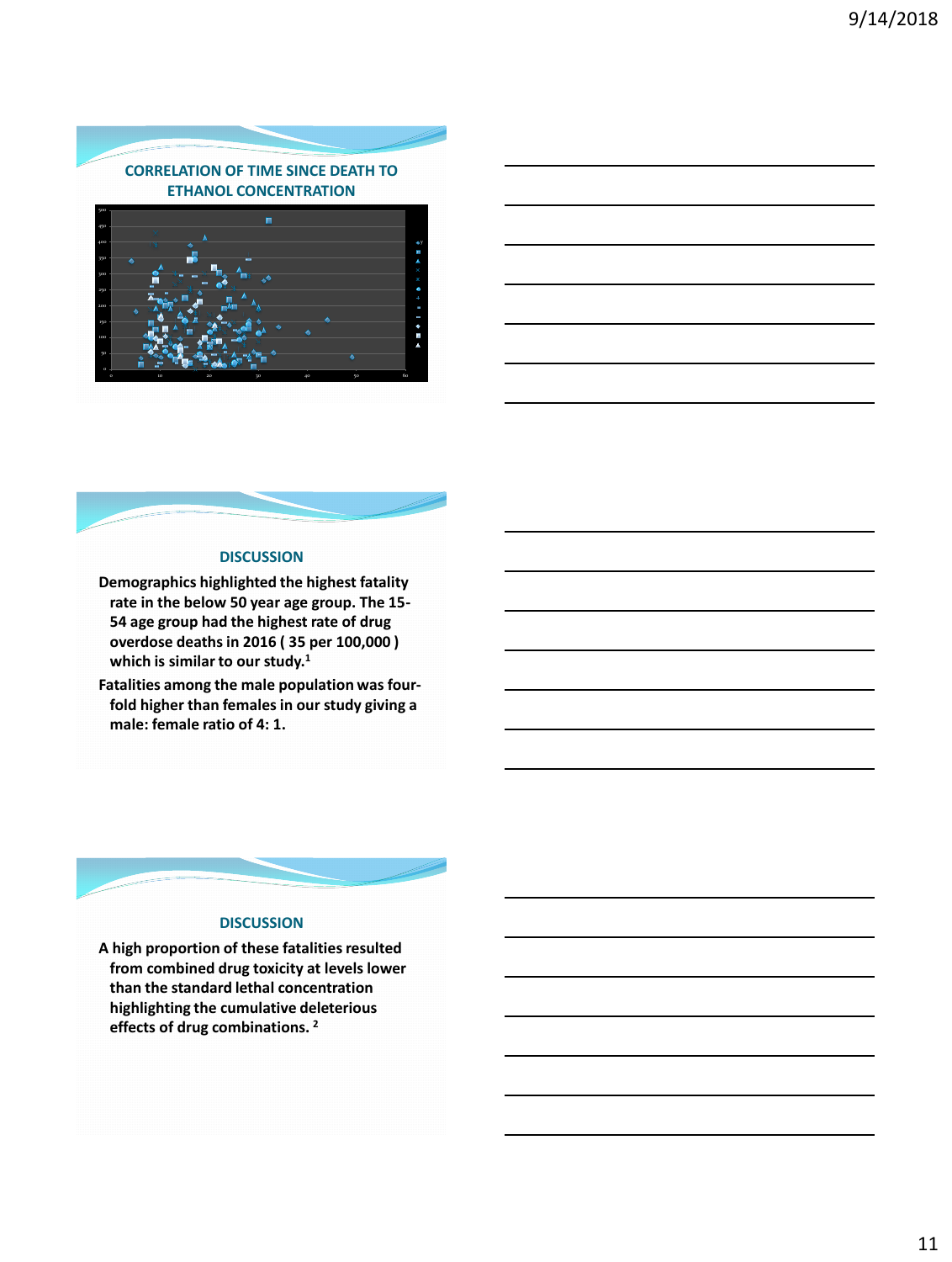

# **DISCUSSION**

- **There had been a five-fold increase in drug overdose deaths involving synthetic opioid from 3,105 in 2013 to approximately 20,000 in 2016.**
- **Illicitly manufactured fentanyl analogues are 50-100 times more potent than morphine is primarily responsible for these rapid increase in fatalities.<sup>4</sup>**



# **DISCUSSION**

- **In our study 8 novel fentanyl analogues were detected.**
- **17 designer fentanyl derivatives have been detected worldwide. <sup>5</sup>**



# **DISCUSSION**

**There were 15 fatalities due to U47700 and 3 fatalities due to U 49900 in our study.**

**U 47700 was the structural isomer of AH-7921 which were developed as structurally unique synthetic opioid analgesics not structurally related to fentanyl.2**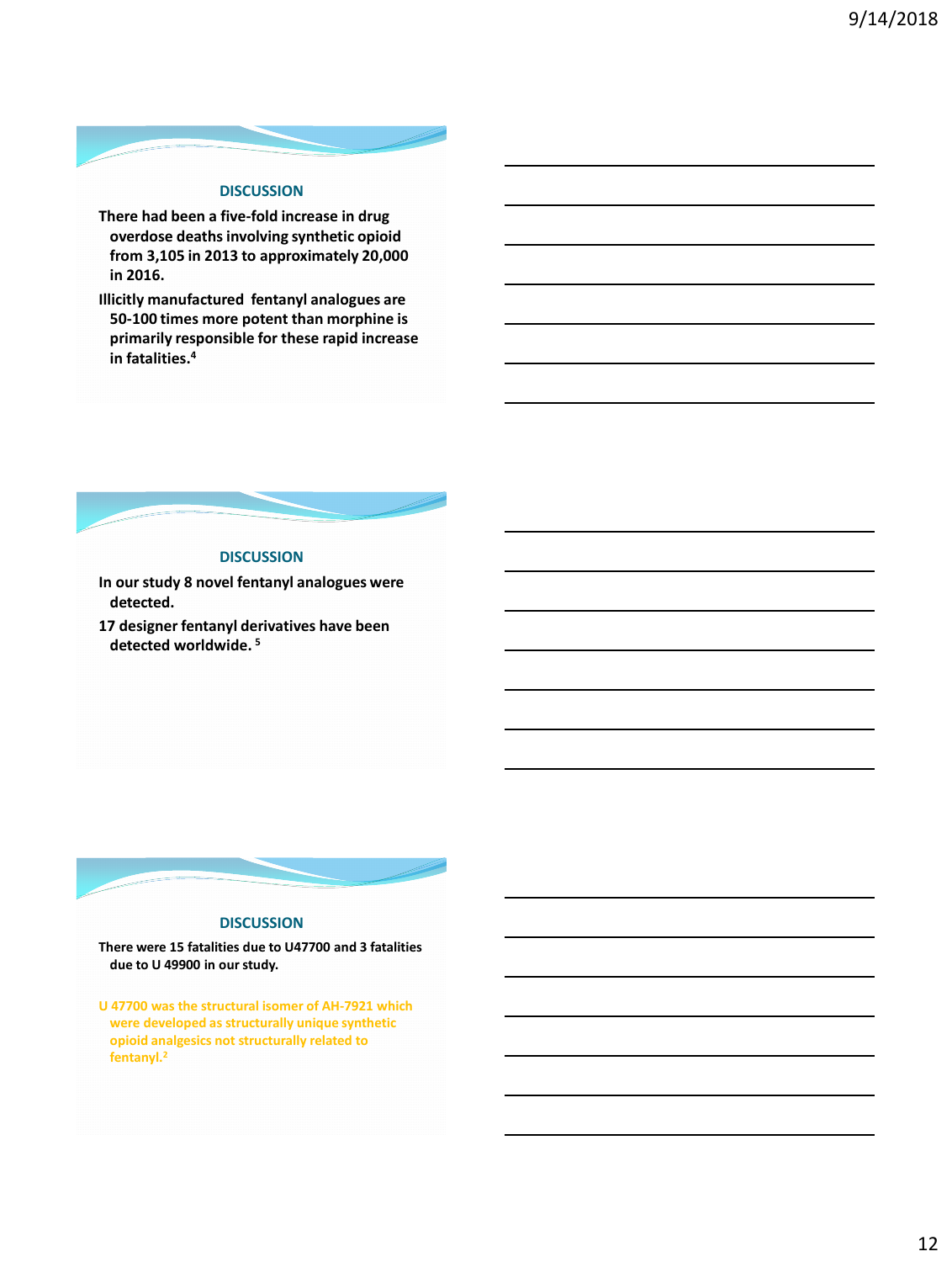

# **DISCUSSION**

**In our designer fentanyl deaths most of the drug concentrations were below standard lethal levels. This can be explained by cumulative drug toxic effects in multiple drug combinations<sup>2</sup> .** 



**Toxicology samples collected within 30 hours of tsd were successfully positive for expanded toxicology panels. Samples collected up to 165 hours of time since death were positive for expanded toxicology panels which signifies that well controlled mortuary cooling system and maintenance of cold chain in toxicology samples preserve drug concentrations . <sup>2</sup>**



 **High fatality rate in youth is attributed to loss of productivity of the country. Urgent strategies must be implemented to address drug trafficking and smuggling to prevent drug overdose deaths in the youth in the world.**

 **We suggest establishing a national guideline to standardize the immediate cause of death of drug fatalities which would give more accurate statistics of drug overdose patterns.**